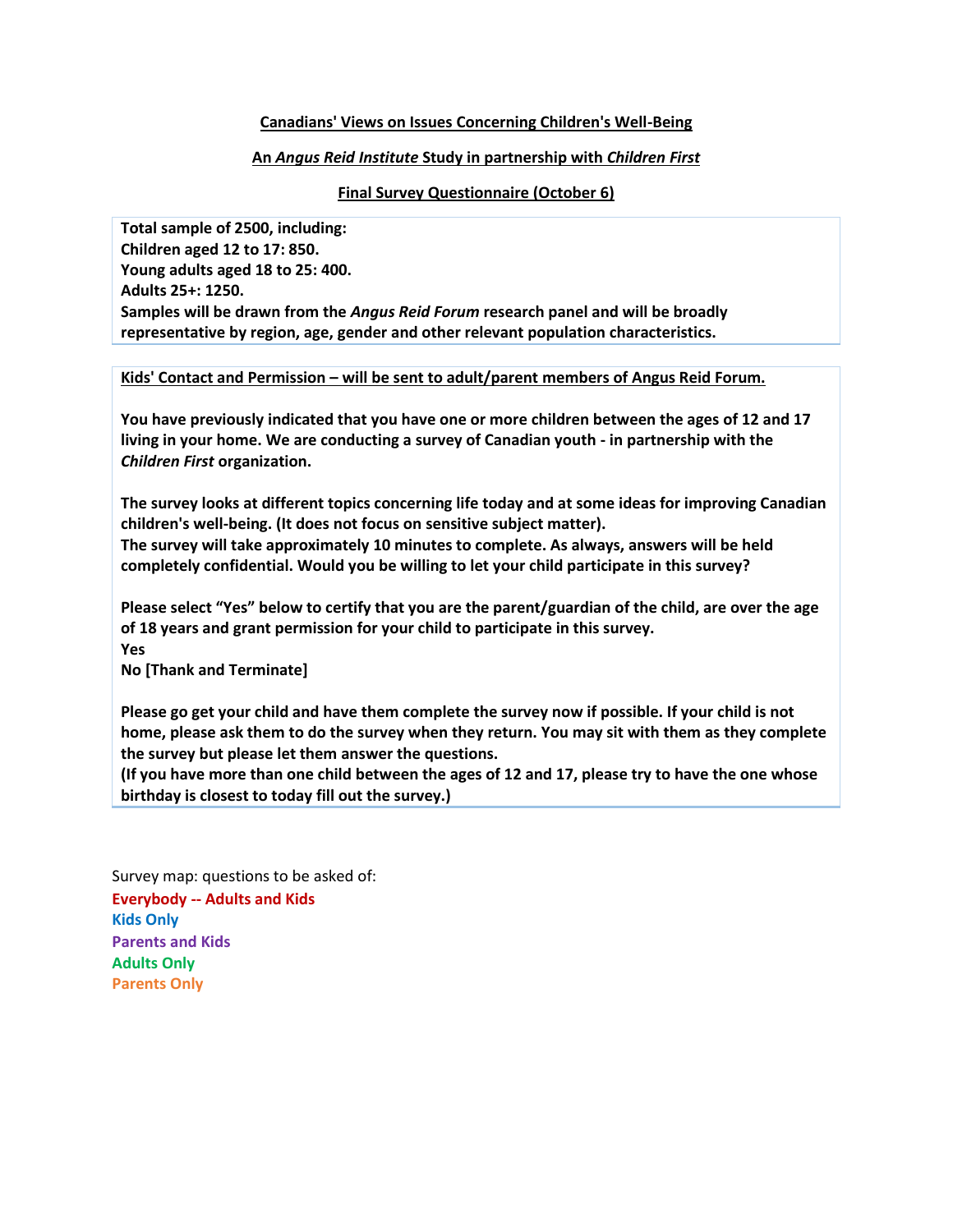## **Introduction** (Everybody – Adults and Kids)

Welcome to this survey. We'll be asking some questions about life here in Canada today. It should only take about 10 minutes.

We're interested in your views and opinions. There are no right or wrong answers -- just tell us what you think.

Adult Survey – Parent ID 1a. Do you have children?

No children Yes, kid(s) under 18 living with me Yes, kid(s) under 18, not living with me Yes, kid(s) over 18

[Note: For the purposes of the survey, "parents" are defined as "Yes, kid(s) under 18" regardless of where they live]

[If Yes, kids at all:] 1b. How many children do you have in total?

 $\#$ 

[If Yes, kids under 18:] 1c. How many children do you have under the age of 18?

#:\_\_\_\_\_\_

1d. Please indicate the gender and age of your children under 18, starting with the youngest. [For those with one child under 18: Please indicate the gender and age of your child under 18] [Capture up to 5 children.]

Child 1: Is this child… M/F/O And what age? Age:\_\_\_\_\_

Now thinking about your [second/third/fourth/fifth] youngest child, please indicate their gender and age. Child 2: M/F/O Age:\_\_\_\_\_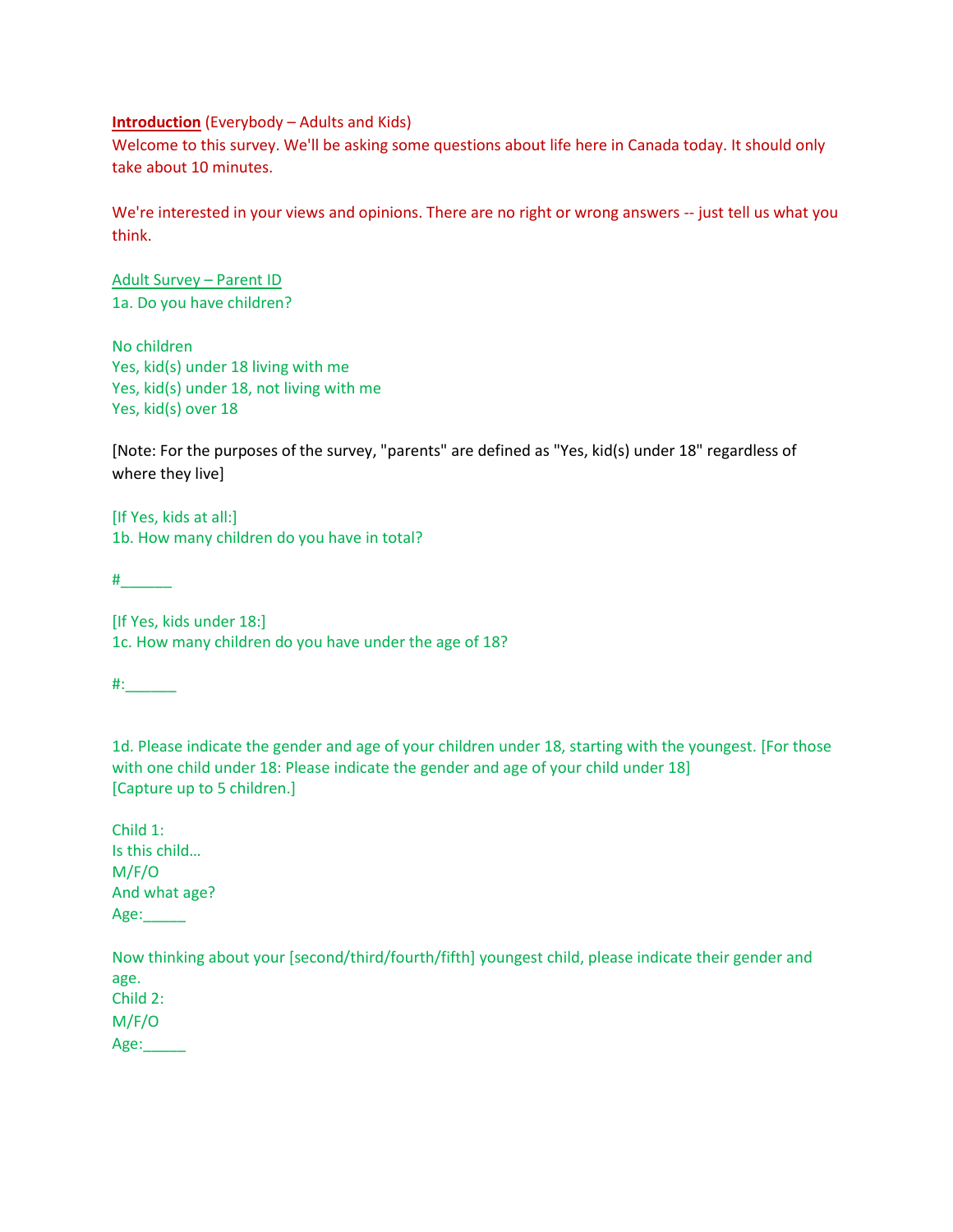#### **Kids profile**

2. First, how old are you?

12

13

14

15

- 16
- 17

3.Are you…?

Male Female Neither/Other/Both

# **Community/Life Satisfaction** (Everybody – Adults and Kids)

Q4. Let's start by thinking about where you live. How would you rate each of the following:

[ROWS - KEEP ITEMS IN THIS ORDER] Your own house or apartment The neighbourhood you live in Your school (kids) Your local schools (adults) Opportunities for recreation for young people in your area Your life overall these days

[COLUMNS] Very Poor Poor

Only Fair Good Very Good

## **Kids' Ratings of Key Areas** (Kids only)

Q5. And thinking about your own day-to-day life, how would you rate these things:

[ROWS -- Randomize items] Your relationship with your parents Your friends and social life How accepted and included you feel by people in your life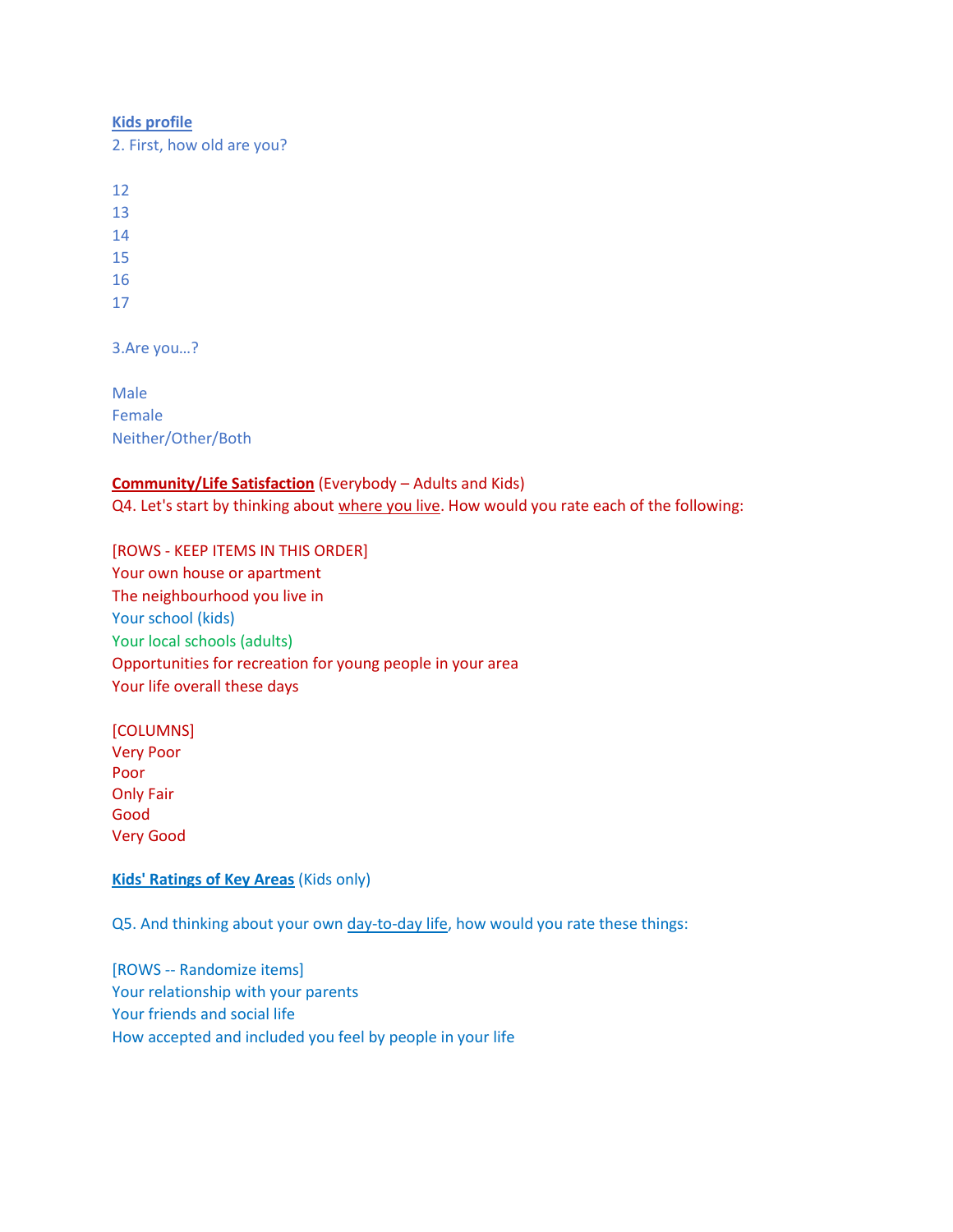[COLUMNS] Very Poor Poor Only Fair Good Very Good

**School Zone** (Parents and Kids)

Q6. Now thinking about your school/the schools in your community, what rating would you give to each of the following?

[ROWS - RANDOMIZE ITEMS] How much you/the students are learning The quality of after school (or extracurricular) programs The teachers The school(s) as a safe and supportive place(s)

[COLUMNS] Very Poor Poor Only Fair Good Very Good

## **Activities/Doing Stuff** (Kids only)

Q7/8. We want an idea of what you do in your free time -- evenings and weekends. Please select any of the things on this list that you do regularly:

[RANDOMIZE ITEMS] Reading Lessons - music/language, etc. **Sports** Homework Part time job Helping out at home/chores Video games Watch TV/Movies/Netflix Just hanging out with friends Enjoying time with your family Volunteering Social media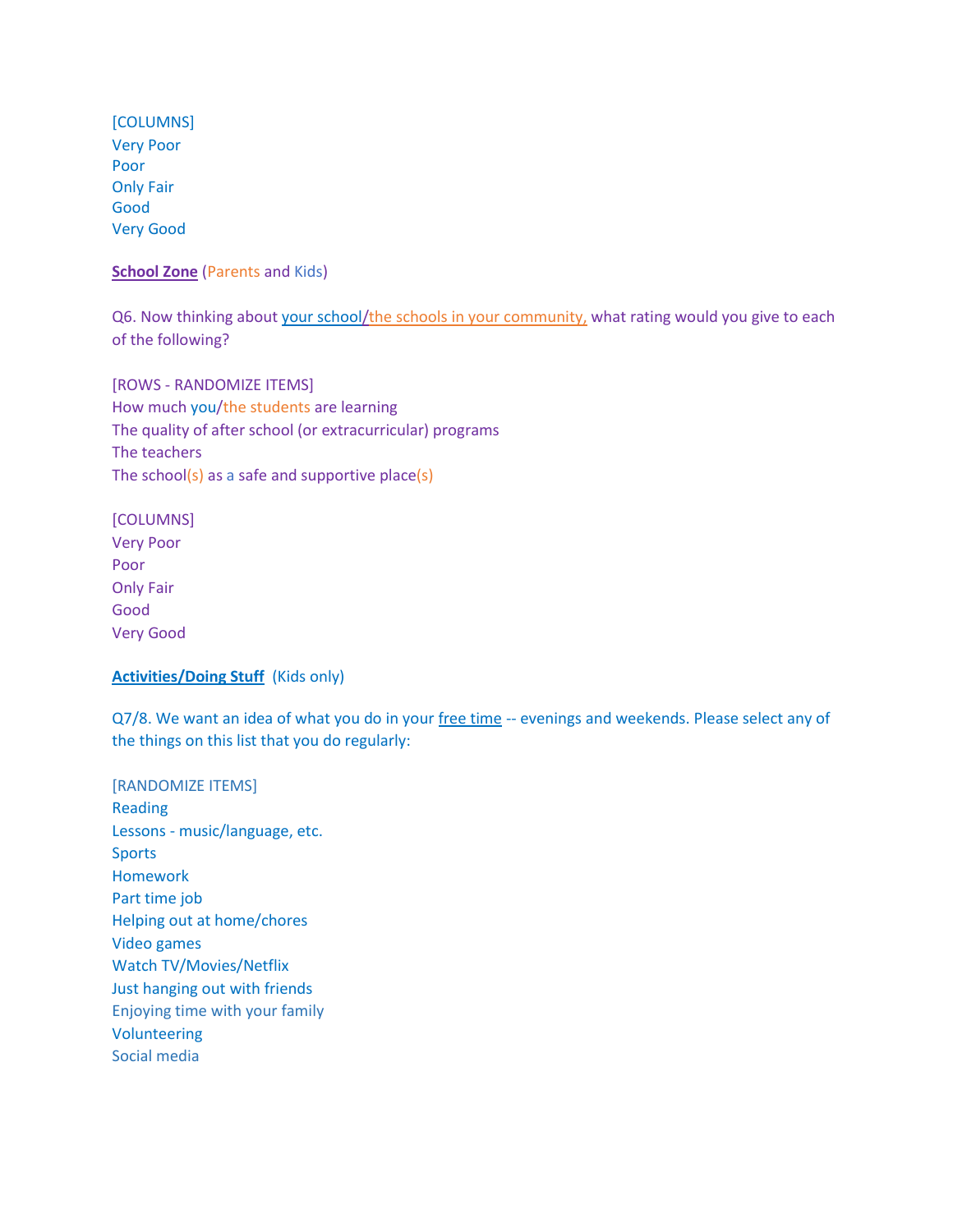9. Thinking about your free time and the things you do, overall would you say:

[ROTATE TOP TWO OPTIONS]

You are too busy in your free time You wish you had more to do in your free time Your free time feels about right for you

10. Do you agree or disagree with each of the following statements:

I am under a lot of pressure these days If something were bothering me, there's an adult I trust that I could talk to I'd like to do more things like clubs or sports or lessons but my family can't afford it Overall I am happy with my physical health I would like more support for mental health such as help with stress or anxiety I have at least one close friend that I trust and can talk to

Totally Disagree Mostly Disagree Mostly Agree Totally Agree

Q11. If you had a million dollars to spend on things for kids in your community, what would you spend it on? (Could be anything.)

[WIDE OPEN-ENDED QUESTION – NOT TO BE CODED, BUT CAN BE REVIEWED AND SORTED]

## **Q\_Prayer**

How often, if at all, do you:

[Rows] Randomize

Pray at home Say table grace/given thanks for food Pray in a church or other place of worship

[Columns] Never Hardly ever Less than once a month About once a month 2-3 times a month About once a week Several times a week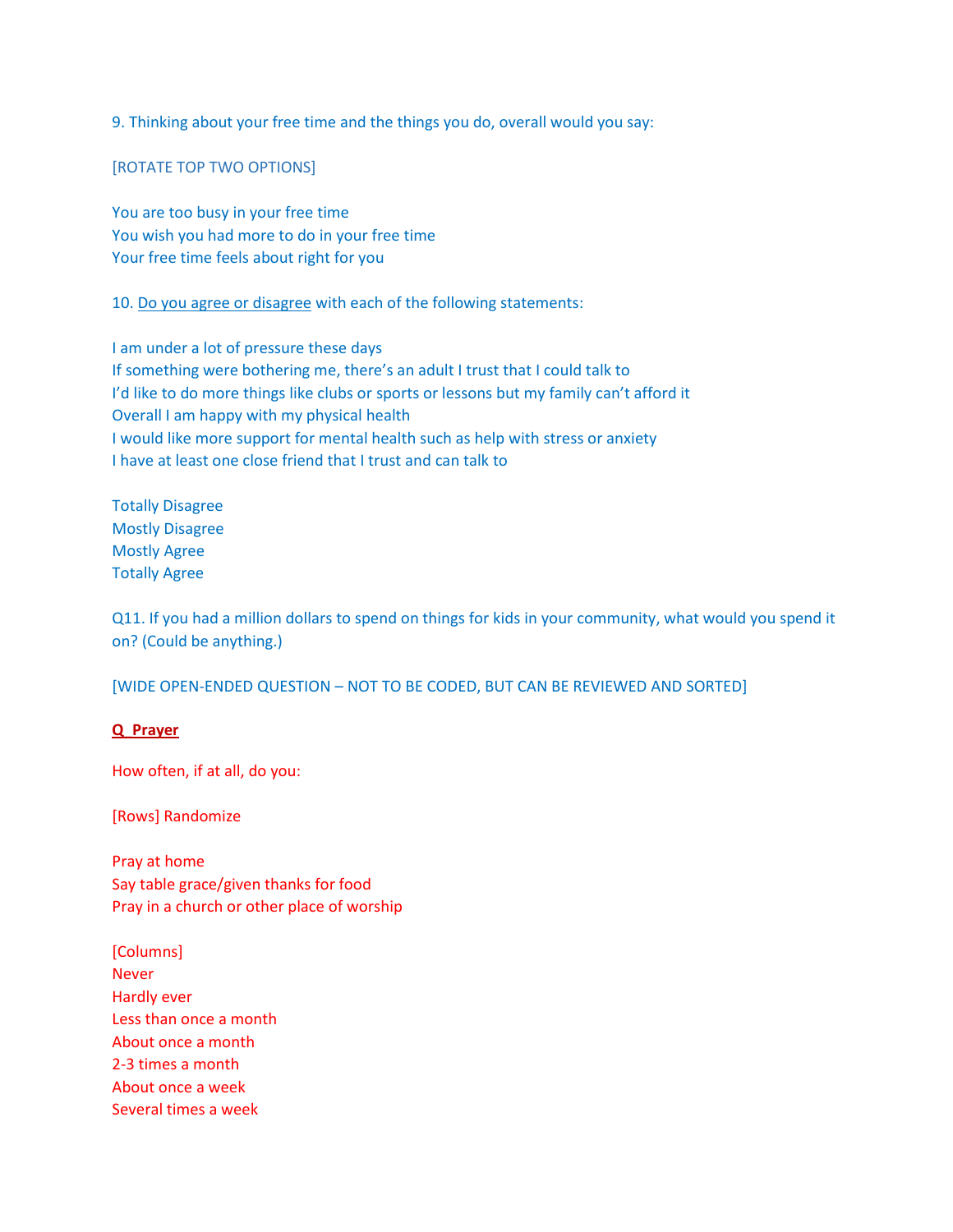Daily

## **Outlook** (Everybody -- Kids and Adults)

Q12. Let's think for a moment about the future. When you think about Canadian kids growing up today like you, would you say you are generally confident or worried about your own future/their generation when it comes to:

[ROWS] Getting a good job or career Achieving your/their big goals in life Being happy in life The health of the environment

[COLUMNS] Very Worried Worried Confident Very Confident

**What kind of country/society?** (Everybody -- Kids and Adults)

13. We've been talking about our own life and community. Now let's think about our country - Canada. Do you agree or disagree with the following statements?

[ROWS - RANDOMIZE STATEMENTS]

Young Canadians get the support they need to achieve their full potential Canada is doing its best for poor people People in Canada are all treated equally Canada is a great place to be a kid It is hard for families like mine to afford college or university

Young people don't have enough say on the big issues that affect them We should lower the voting age to 16

There's a lot of pressure on kids today It's harder to be a parent today than it used to be

[COLUMNS] Totally Disagree Mostly Disagree Mostly Agree Totally Agree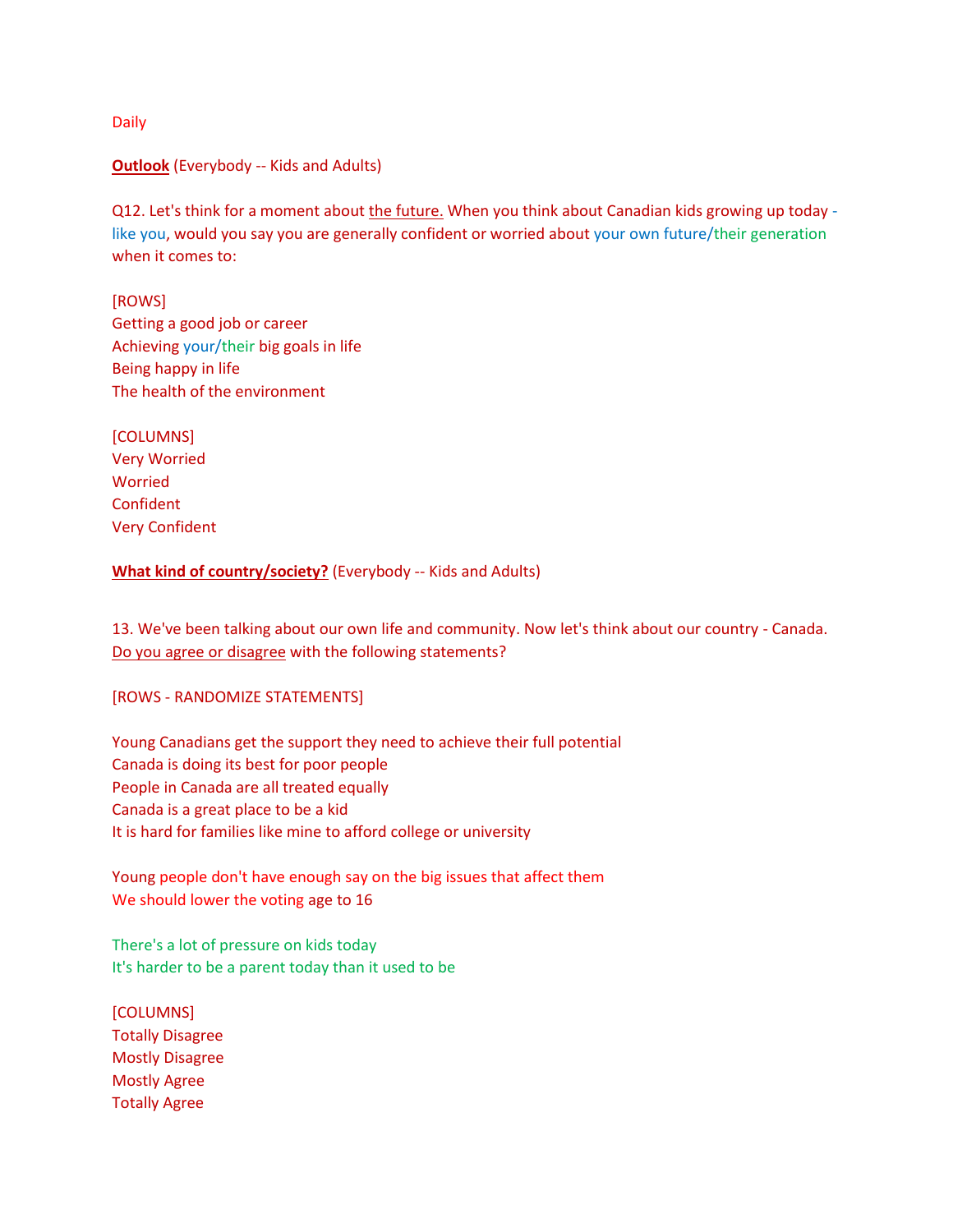Q14. Thinking overall about young people here in Canada and the things that affect them, would you say that most:

Are doing just fine Could use some extra support Need a lot more support

**On the Agenda** (Everybody)

Q15. Overall, would you say Canadians give children and their issues:

Too much attention About the right amount Not enough attention

Q16. What would you say are the **biggest priorities** for young people like you today? (Choose your top 3 from the list below, or type yours in if it is not on this list.)

[KEEP THESE ISSUE BLOCKS, RANDOMIZE BLOCKS]

Childcare/Pre-school programs Schools/Education Cost of college/university/tech school

Poverty/Poor families Recreation and after-school programs Safe neighbourhoods

Bullying Safety online

Health/Fitness/Obesity/Nutrition Drugs/alcohol Mental health/depression/anxiety

Family/divorce/separation Domestic violence Child abuse

Other issues (Specify): \_\_\_\_\_\_\_\_\_\_\_\_\_\_\_\_\_\_\_\_\_

Kids on Policy (Kids only)

Q16b. Here are some different ideas. Please read through these and then pick up to three that you think are **most important** for young people like you in your community today.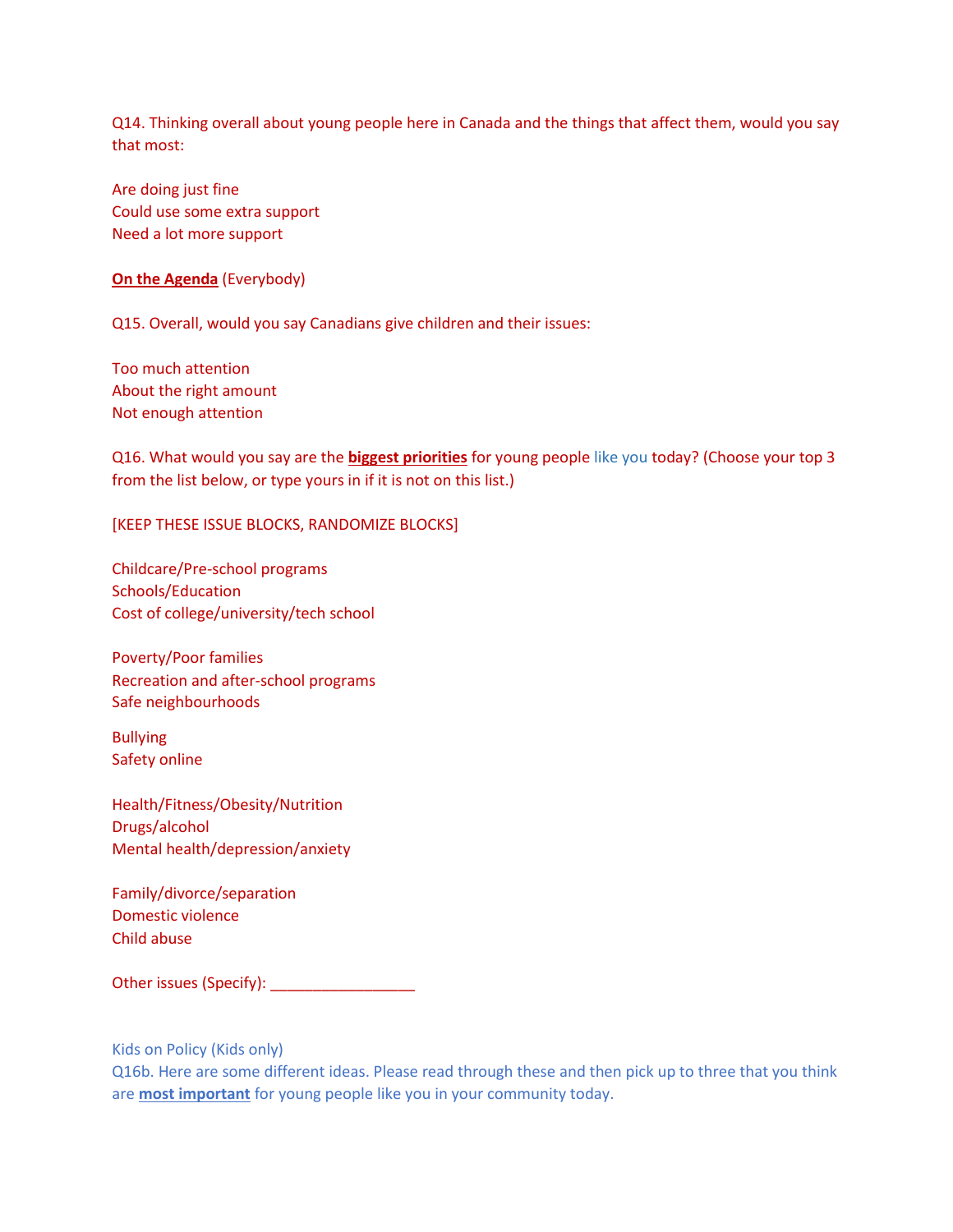More support for kids in poor families

More things for kids to do

Improve the places kids can go to play sports and games

More drug and alcohol abuse education for young people

More mental health support for young people

More focus on physical health

Stronger action against bullying

More support for Indigenous children

More support for immigrant and refugee children

Do more to prevent child abuse and neglect

## **Where Canada Ranks** – Adults Only

Q17. Let's think about how Canada compares to other wealthy countries like ours when it comes to children's well-being.

If you had to guess, would you say:

Canada is in the top 5 countries for overall child well-being Not as high as that but in the top 10 In the top 15 In the top 20 (which would put us "in the middle of the pack") In the top 25 In the top 30 Canada ranks lower than the top 30 countries

Q18. In fact, UNICEF (the United Nations Children's Fund) ranks Canada 17<sup>th</sup> for children's well-being, "in the middle of the pack". Meanwhile, Canada ranks 5<sup>th</sup> in the world for overall wealth and prosperity.

What do you think are the **main reasons** that Canada's ranking for children's well-being is significantly lower than Canada's overall prosperity ranking? (Please select up to 4 of your biggest reasons from the list below, or write yours in if it's not there.)

[Keep reasons in blocks, randomize blocks]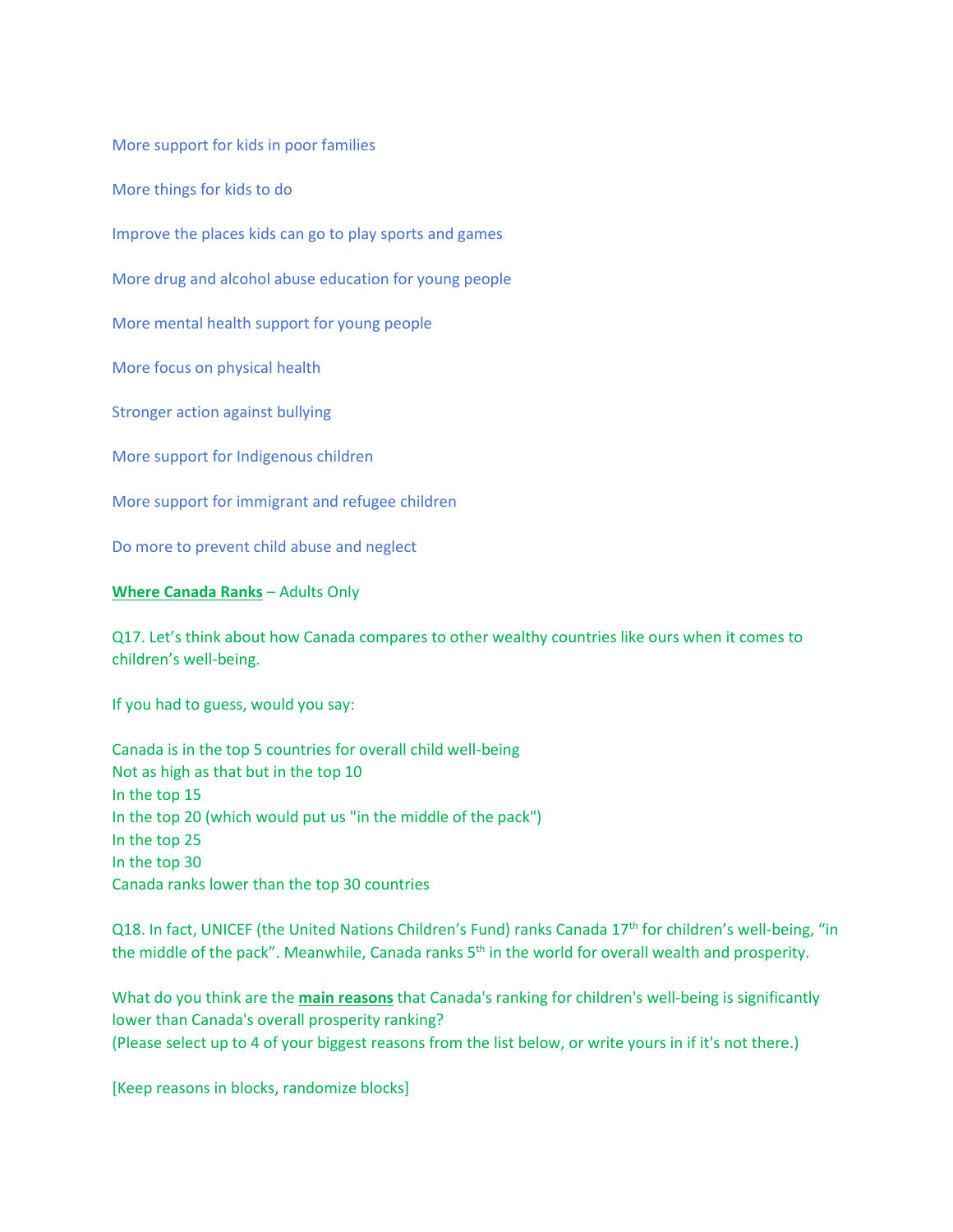The UNICEF ranking is wrong/flawed You can't really compare different countries

Kids are not a priority here in Canada Programs/Children's welfare agencies aren't good Not enough money/governments are in debt Education system/public schools Not enough good child care

Parents have to work too much Poor parenting Kids are spoiled/distracted/lazy

Poverty/inequality Immigration/new Canadians Indigenous/First Nations kids

Canadians aren't aware/the problems aren't visible

Other reason (Specify):

Q19. How much of a priority, if any, should Canada put on improving its rating for children's well-being?

Very high priority High priority Low priority Very low priority

#### **What is to be done? Policy proposals** (Adults Only)

Q20. Different ideas and proposals have been suggested to address the well-being of children in Canada. We want to know what people think of some of these – specifically, in your opinion, how necessary or not each one of these is for young people in Canada today. Keep in mind that these kinds of programs cost money.

## [KEEP BLOCKS BELOW – RANDOMIZE BLOCKS] [ONE BLOCK PER SCREEN]

Please rate each of the proposals below using the slider scale from "absolutely necessary" to "not necessary at all", and remember to use the middle parts of the slider if you're somewhere in between.

Increase child tax benefits for families with kids More financial support for families living below the poverty line More services for indigenous children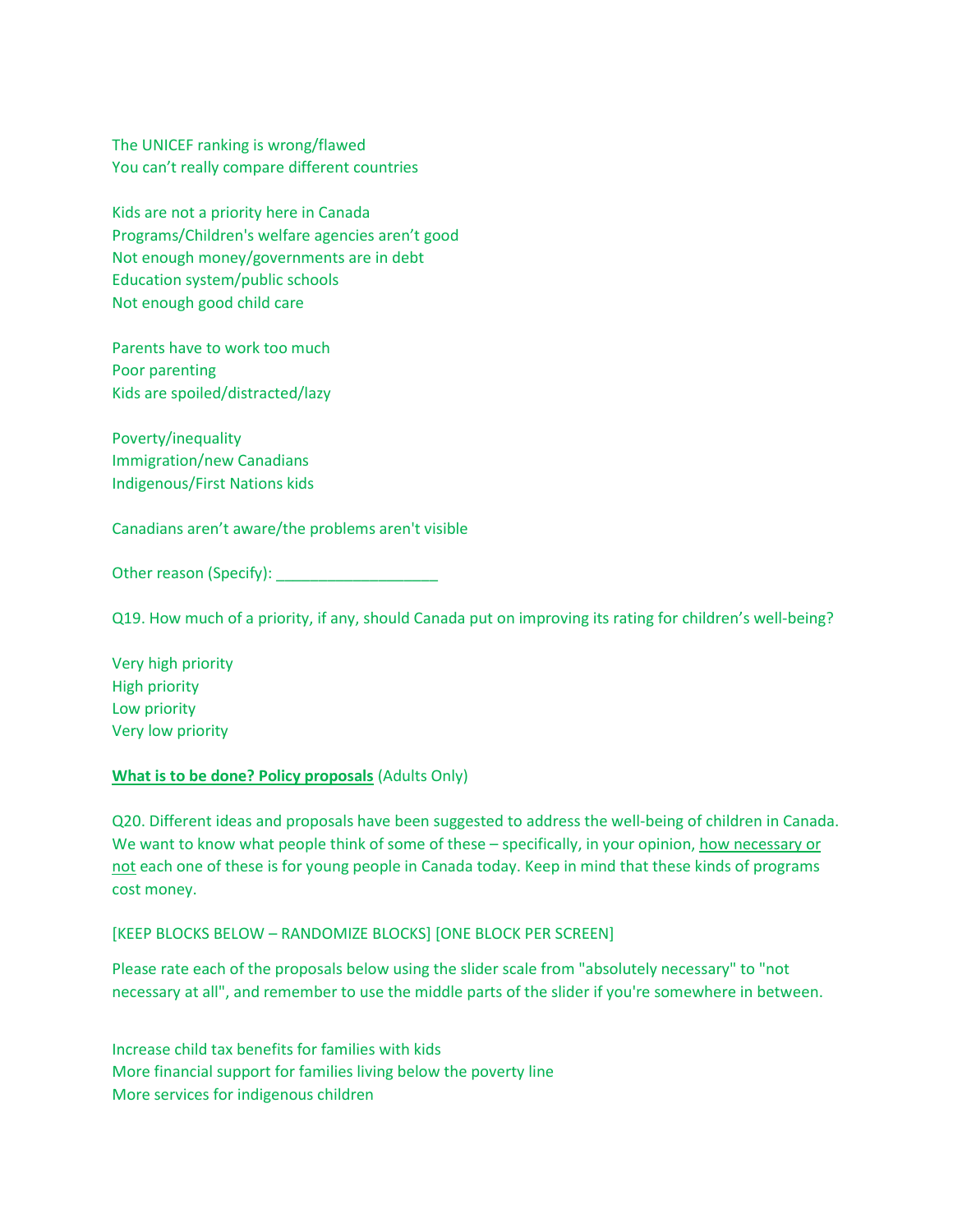More services for immigrant and refugee children

Q21. Please rate each of the proposals below using the slider scale from "absolutely necessary" to "not necessary at all", and remember to use the middle parts of the slider if you're somewhere in between.

Move ahead with a national child care program More early childhood and pre-school programs More after-school recreation programs

Q22. Please rate each of the proposals below using the slider scale from "absolutely necessary" to "not necessary at all", and remember to use the middle parts of the slider if you're somewhere in between.

More drug and alcohol abuse education for kids Better programs to prevent child health problems like diabetes and obesity More programs to prevent child abuse and neglect Better programs to prevent bullying More mental health support for young people

Q22b. And, of all these different policy ideas we've just considered, please select your own top 2 or 3 that you see as most important for Canada's young people today.

[Present in same blocks here]

Increase child tax benefits for families with kids More financial support for families living below the poverty line More services for indigenous children More services for immigrant and refugee children

Move ahead with a national child care program More early childhood and pre-school programs More after-school recreation programs

More drug and alcohol abuse education for kids Better programs to prevent child health problems like diabetes and obesity More programs to prevent child abuse and neglect Better programs to prevent bullying More mental health support for young people

Q23. Here are three other proposals. Please read the description and let us know your overall view of each of these.

[ROWS -- Randomize items]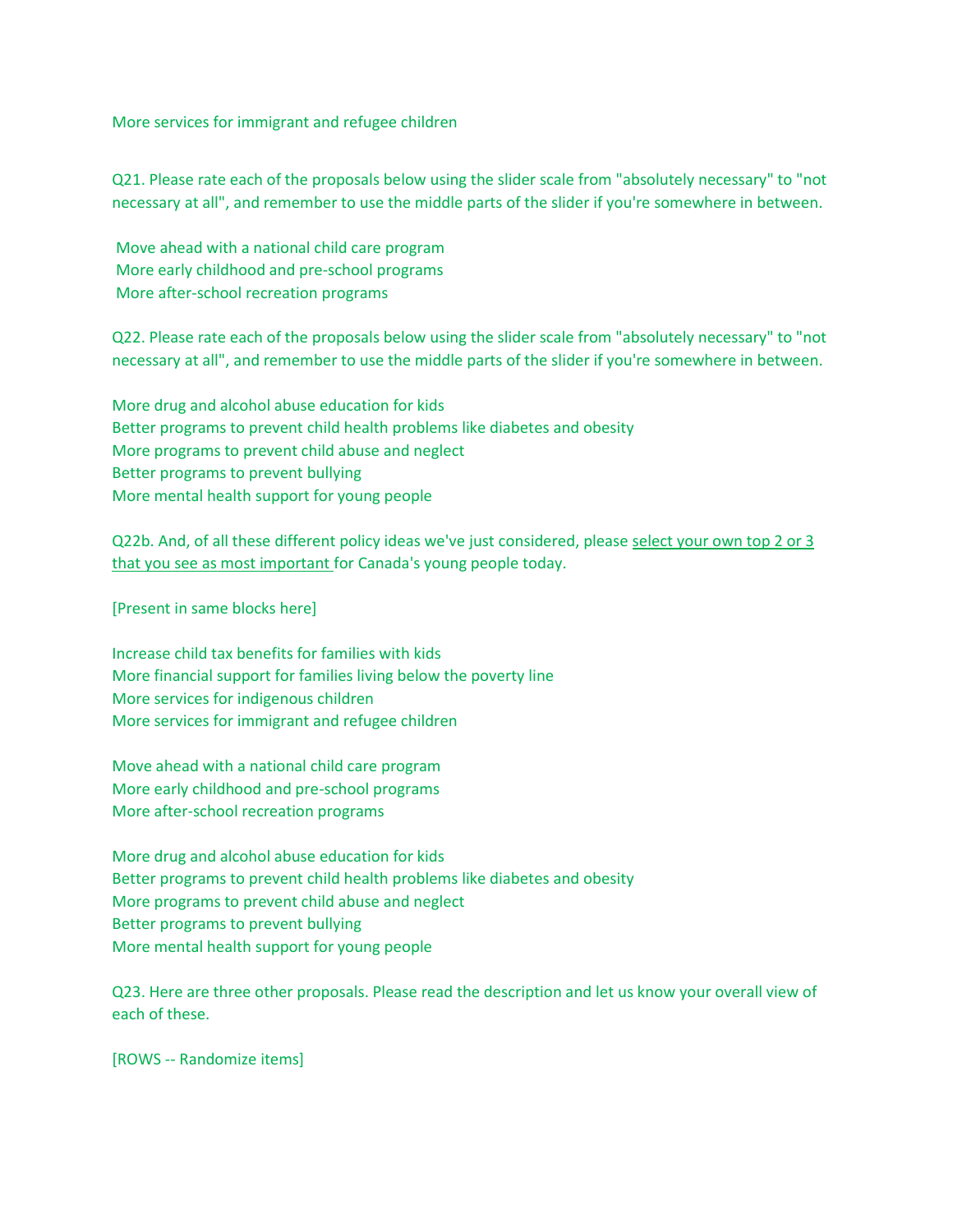**A National Children's Commissioner** who would raise the profile of children's issues, promote their best interests, and speak on their behalf.

**A National Strategy for Children** which would outline objectives on children's issues and monitor progress

**A National Children's Budget**, so that Canadians can track what is allocated and spent on programs and policies for children

1 – Not necessary at all 2 3 – Nice to have 4 5 – Absolutely necessary to do this

Q24. Again, remembering that programs cost money, what would you like to see happen to Canada's spending on children and the types of children's issues and programs we've been looking at? Should Canada:

Spend more on children's issues Spend more, but only from money taken from other government spending Spend the same amount as now Spend less on children's issues

**Attitude Section** (Adults Only) (One parents-only items)

Q25. Do you agree or disagree with these statements:

[ROWS – RANDOMIZE]

There's not all that much more the government should be doing for kids - it's up to parents themselves Too many parents are relying on daycares and schools to raise their children Today's families are under a lot of financial pressure Investing in children saves additional spending down the line

The cost of licensed daycare is out-of-reach for too many families who need it

[COLUMNS] Totally Disagree Mostly Disagree Mostly Agree Totally Agree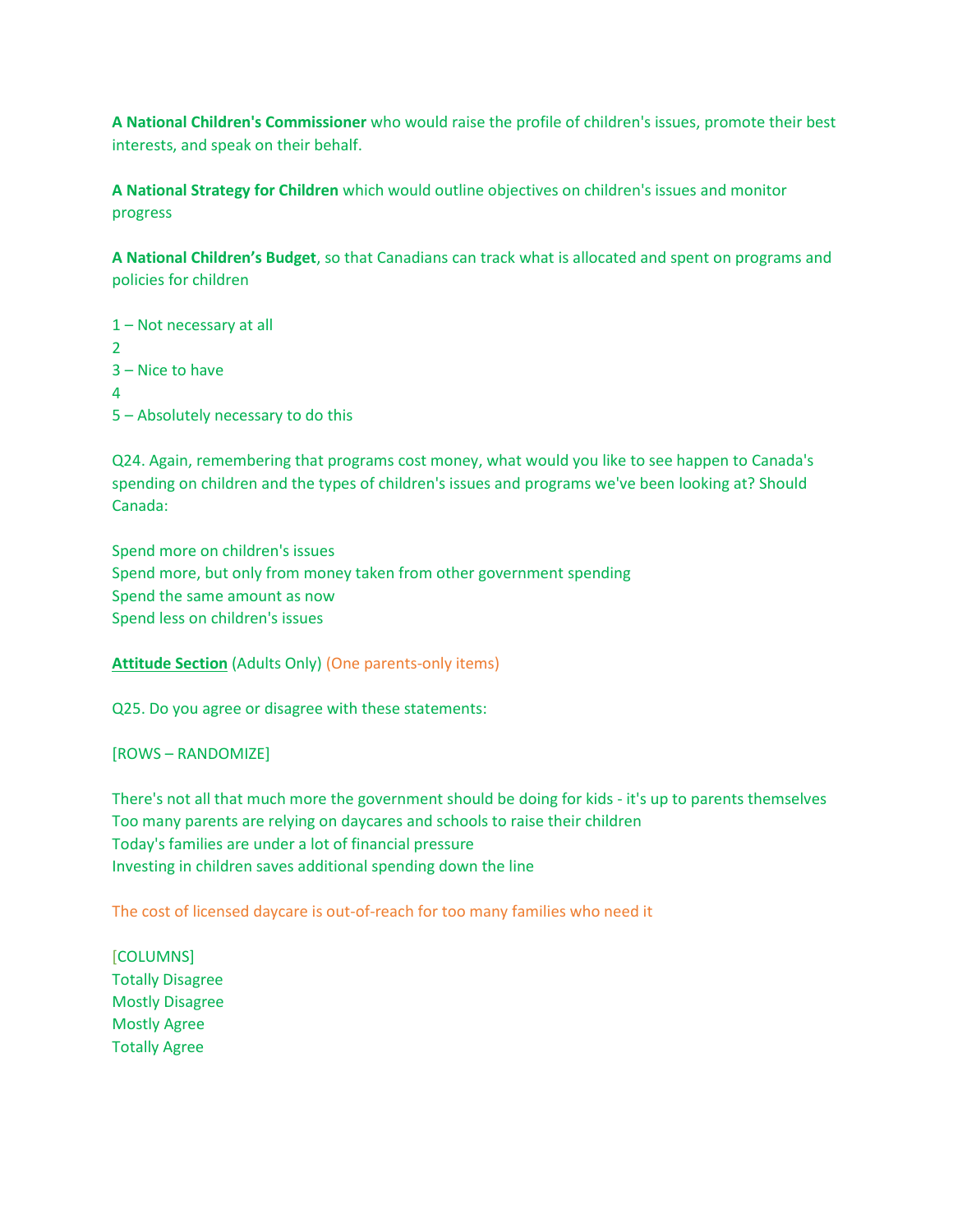Q26. There are some specific issues where there is sometimes discussion on whether it should be up to the parent to decide on their own what's best, or whether there should be rules or policies everyone has to follow. What is your overall view on these two issues:

A) Whether or not to vaccinate children:

Should be up to the parents to decide Should be a law requiring that all children get the main vaccinations

B) Whether or not parents physically punish their children:

Should be up to the parents to decide Should be a law prohibiting any physical punishment of children

## **Exposure/Interaction with Kids** (Adults Only)

Q27. Nearly finished now. We've confirmed earlier in the survey whether you are a parent or not. Now, a few quick questions about any other relationships you might have with children. Are you:

## [THIS ORDER]

A grandparent An aunt or uncle A child care worker A teacher Working some other way directly with kids (other job in a school, or children's health care, etc.) Have a close relationship with one or more children (not including your own)

No Yes

Q28. Are you personally involved in any of the following:

Volunteer for a kids' program/activity Coach kids' sports Donate money to a children's charity Support children's causes (by writing letters or signing a petition, etc.)

No, have not done that Have done, not now Yes, do that